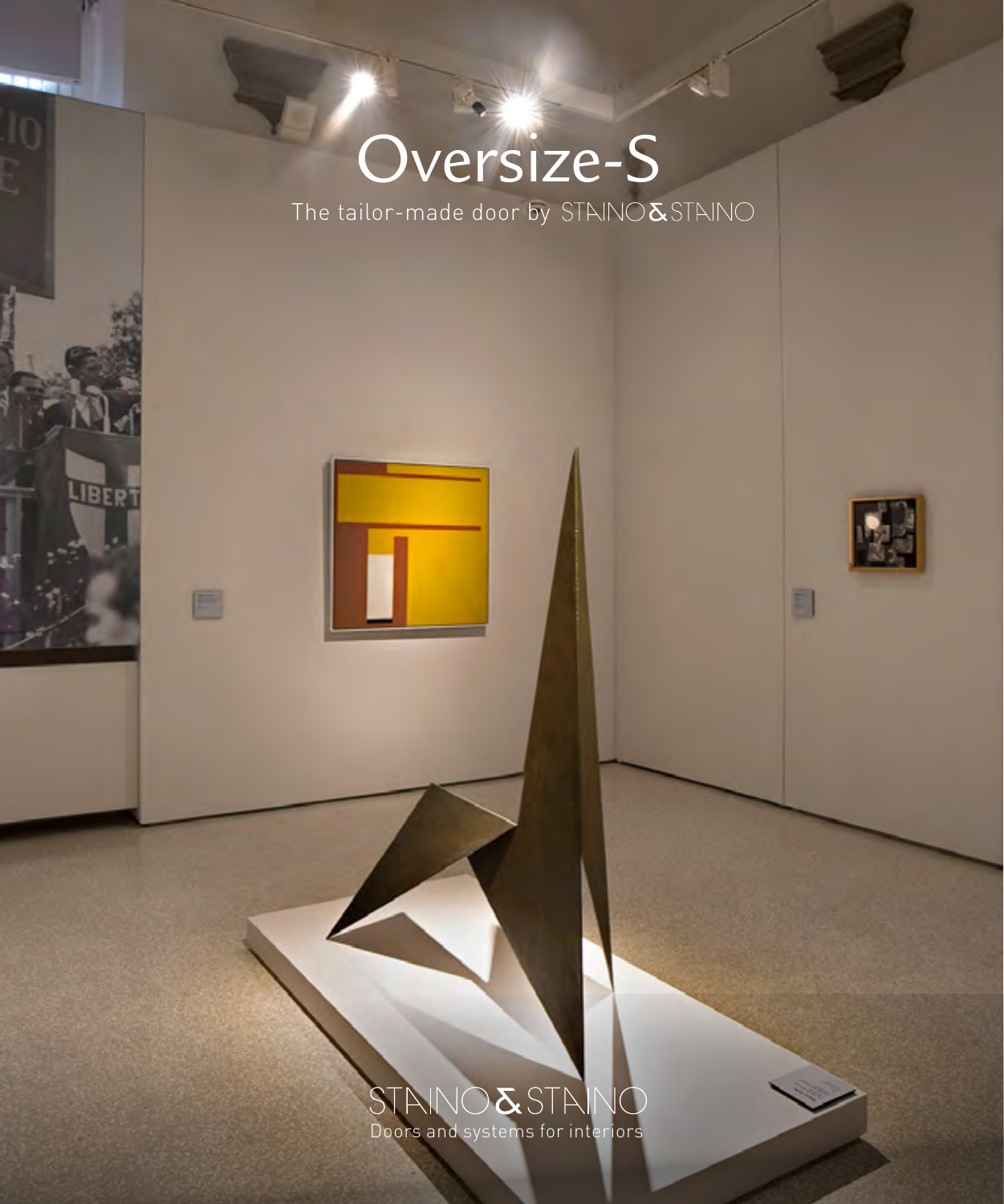



STAINO & STAINO has developed systems for the manufacture of oversized doors, which can be made in particular architectural contexts that require massive doors, which cannot be achieved with the products normally on the market.



#### **DOOR OVERSIZE-S**

**PERSONAL** 

iVIZII.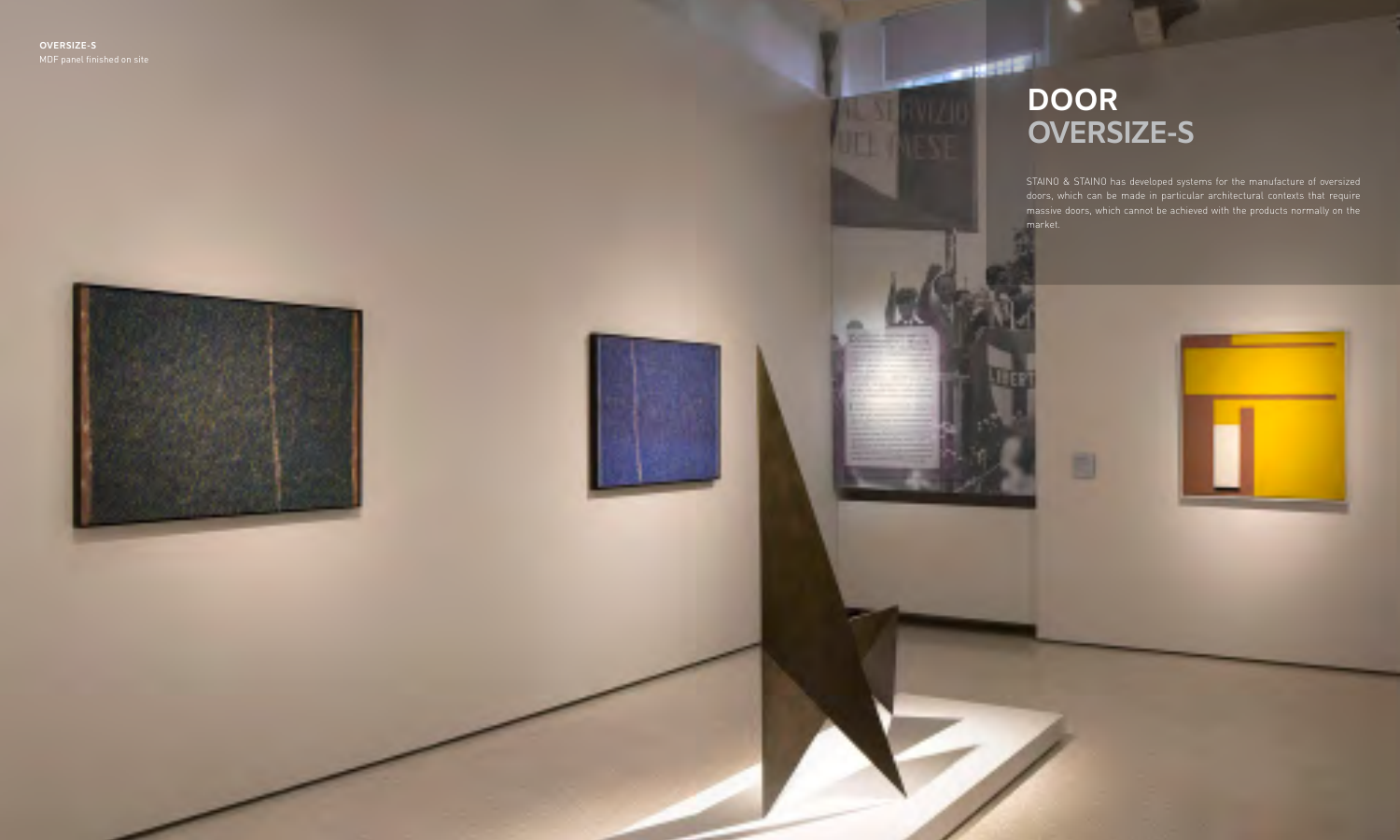



Oversize-S doors have the ability to be customized by the customer in all their aspects, the opening control system, predisposition for coatings of

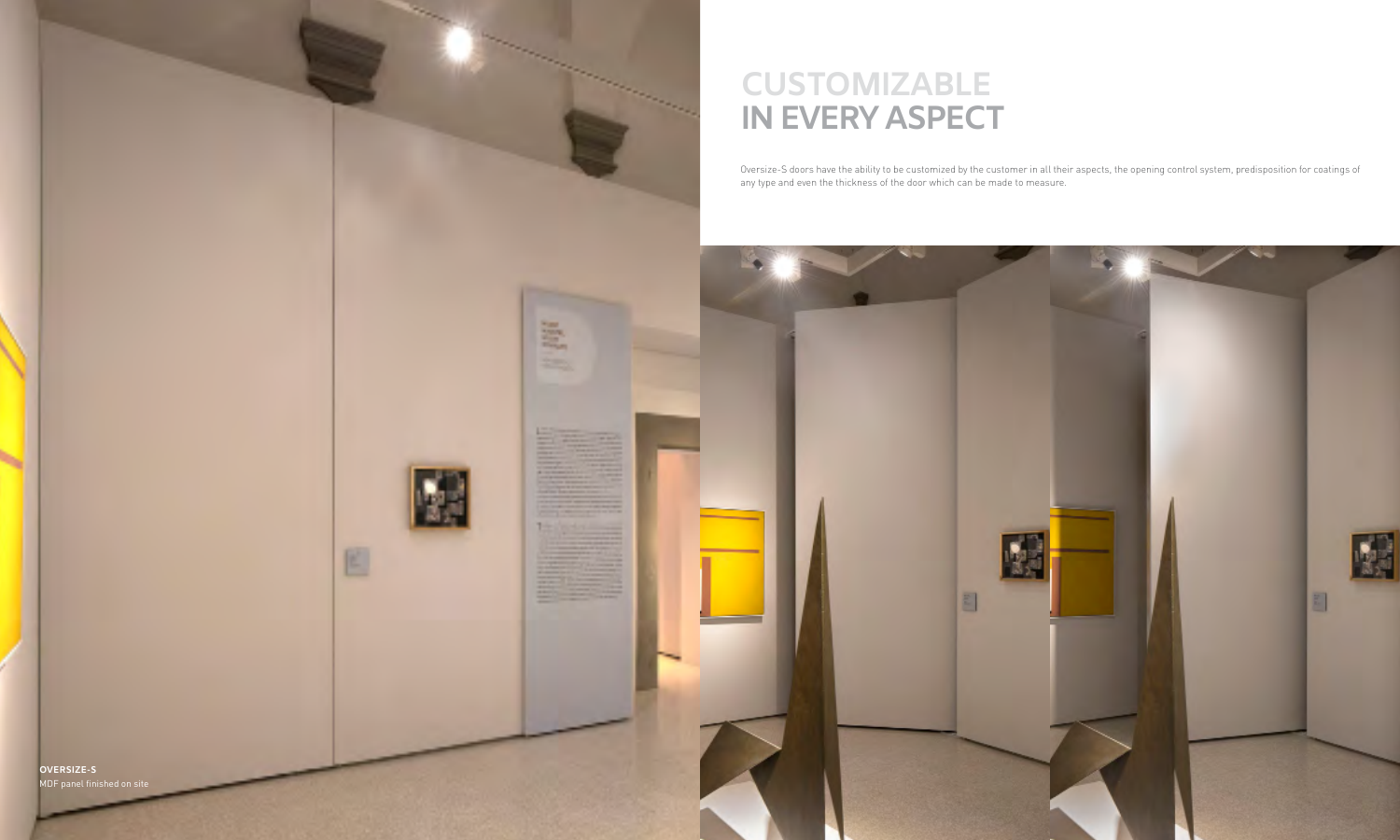## **OVERSIZE-S CORNER**

Special Oversize-S closure «Corner», single door inch 23,6 + 70,8 x 165,3 h. Hidden locking system without handle.

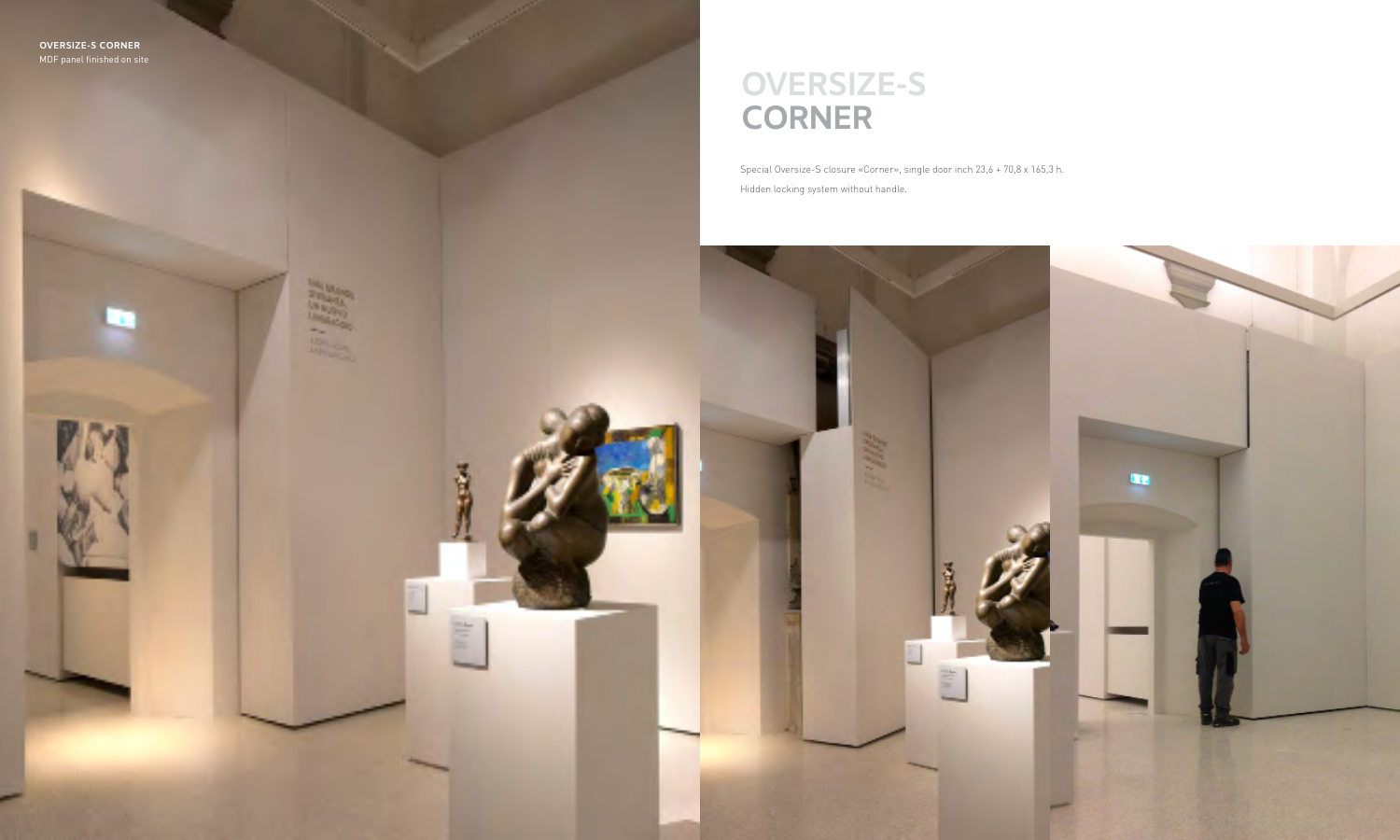



E



Given the dimensions and weights of the OVERSIZE-S doors, we have devel this way it is possible to handle single pieces of smaller size, reducing ship ping costs and increasing the safety in the handling phases.



| <b>March McGrant</b><br>-<br>- | <b>The Column Street</b> |
|--------------------------------|--------------------------|
| ٠                              | ٠                        |
| ٠                              |                          |
|                                | -                        |

#### **THE SOLUTION TO HANDLING**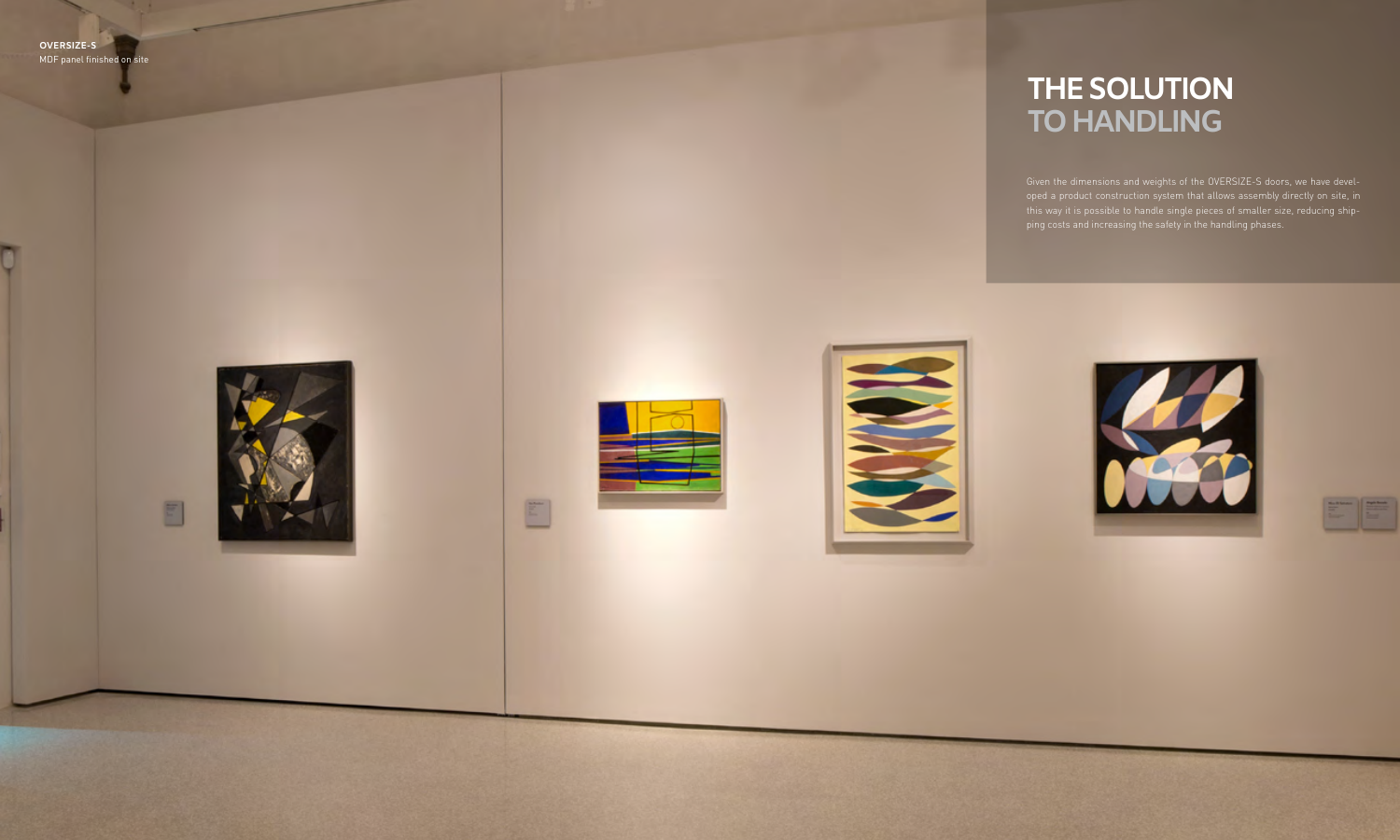Costum Oversize-S closure, cm 120,4 x 151,6 h. Invisible soft close system without handle.





E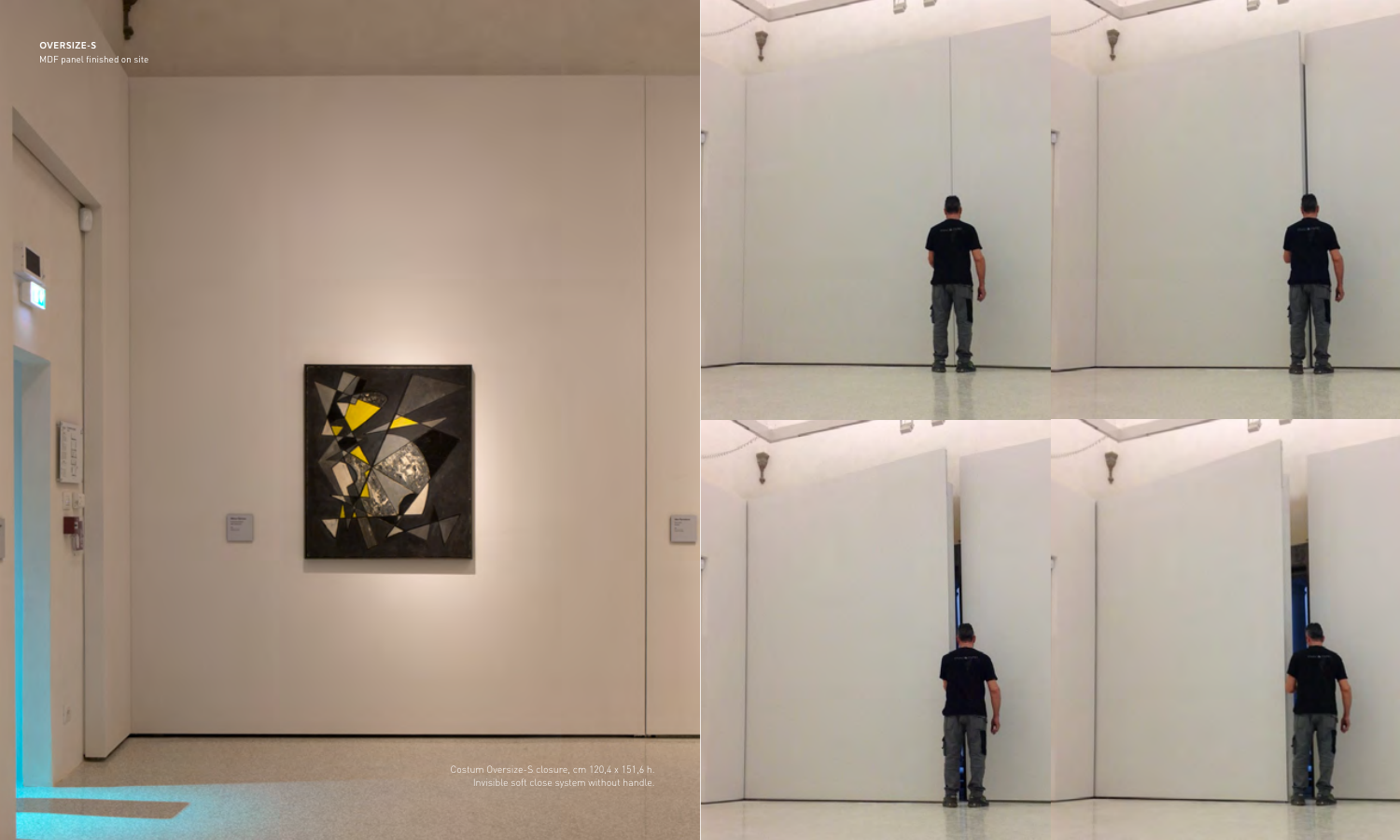## **INSTALLATION AND ASSEMBLY**

Given the tailoring of these products, the possible variables for the multiple customizations and the cost of these elements, for all the OVERSIZE-S, a real operation check is performed in the factory.

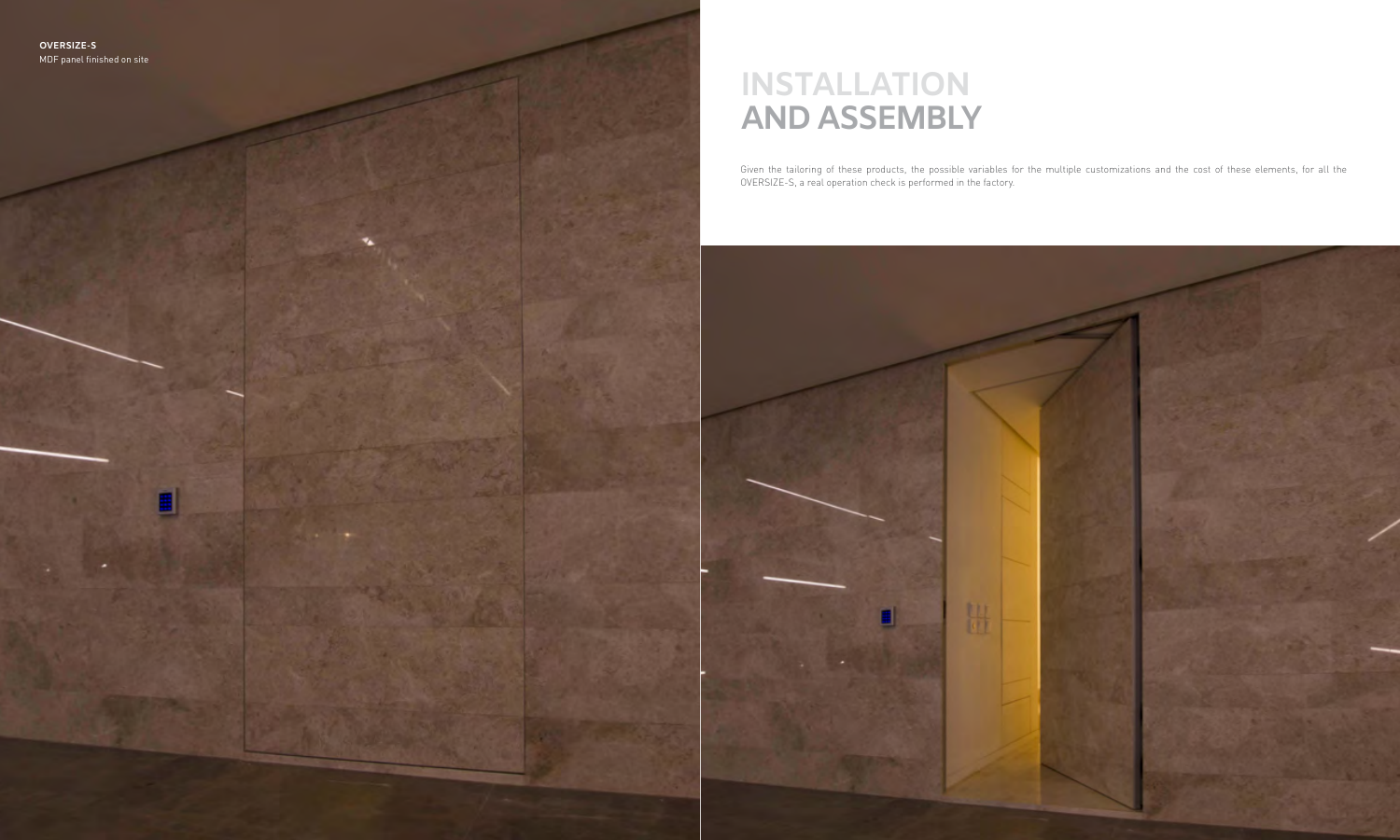**OVERSIZE-S** MDF panel finished on site

**BR88** 8888

₩

地震車道

# **GUARANTEE OF QUALITY**

The functional test involves the complete assembly of the doors in the factory in a wing that reproduces the situation on site, in this way all the characteristics required for each specific OVERSIZE-S are checked.

After this test, the door is disassembled to be shipped in several separate parts, the procedure is documented to facilitate assembly on site



with specific instructions for each individual situation.

In case of need, STAINO & STAINO can support the customer in the installation phases with its own specialized technicians.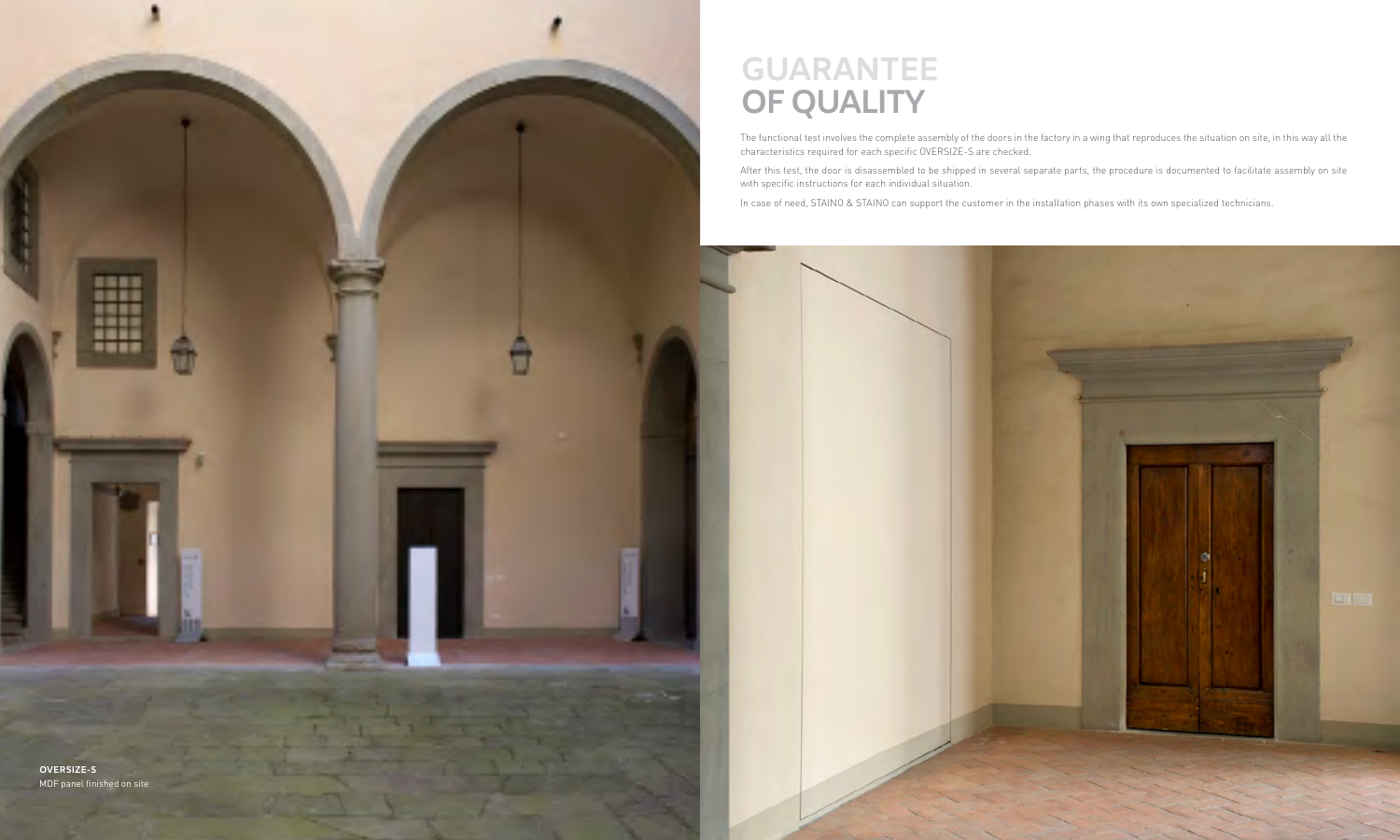









The various solutions for the construction of oversized doors are illustrated below. No type of size is specified as these doors have the particularity of being all customizable according to the customer's needs.

For information please contact our c[ommercial](mailto:commerciale%40stainoestaino.it?subject=Richiesta%20informazioni%20da%20PDF%20Oversize) office.

#### **COLLECTION HINGED DOORS**

**TAILOR-MADE DOOR INCLINED DOOR DOUBLE HINGED DOOR**

## **COLLECTION PIVOT**









#### **TAILOR-MADE DOOR DOUBLE HINGED DOOR**